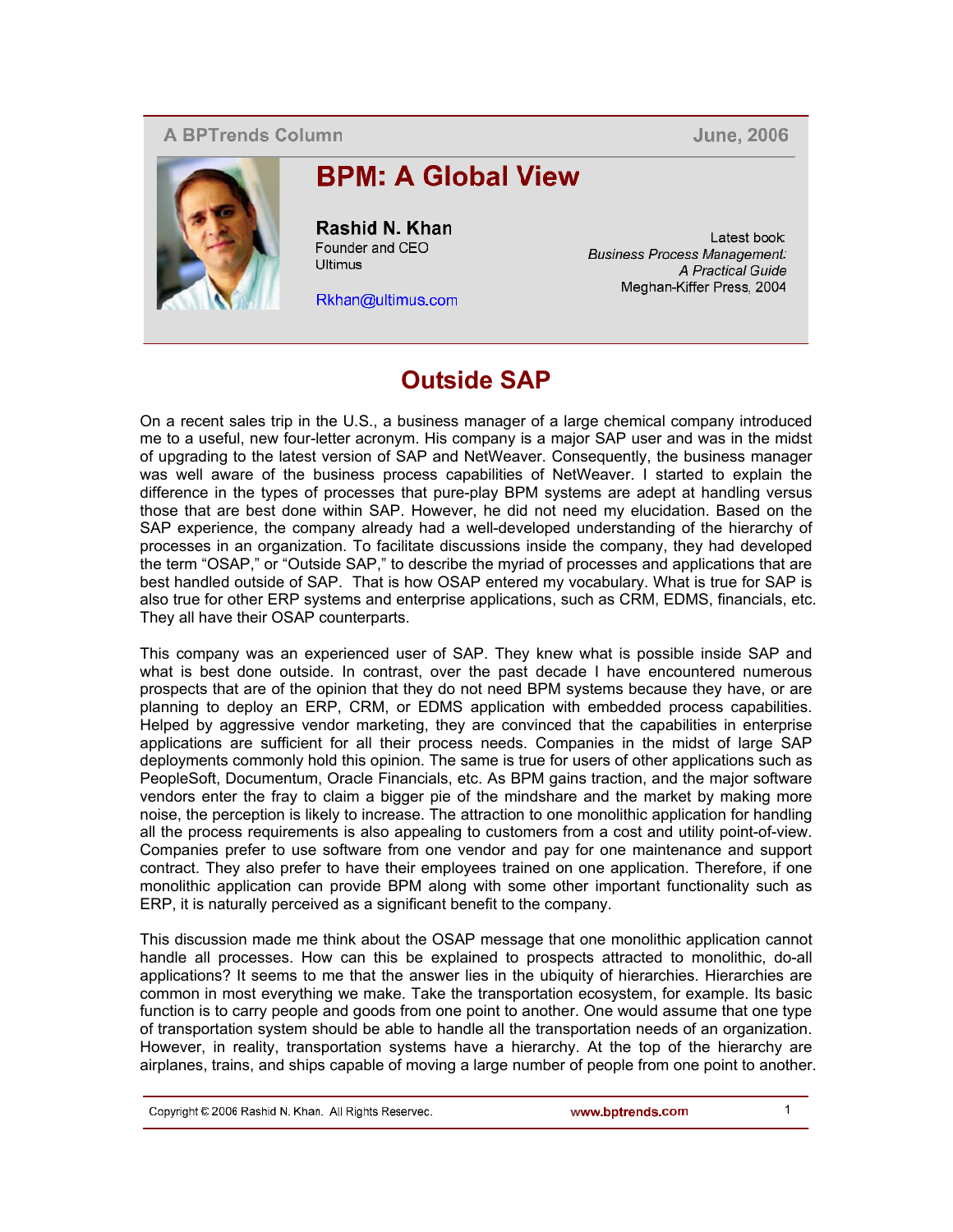These large systems are not flexible in terms of the end-points, and are also expensive to purchase and use. In the middle of the transportation hierarchy are trucks and buses, followed by cars and vans, and with a whole number of transportation systems such as motorbikes, forklifts, and bicycle making up the base of the hierarchy. As one goes down the hierarchy, the flexibility of the end-points increases, and the operating cost goes down, but the carrying capacity also decreases. An organization uses all these transportation systems, depending on its needs. Furthermore, each transportation system is dependent on the others in the ecosystem to sustain it. They cannot function in isolation. I can travel long distances at high speeds in a modern aircraft, but when I reach the destination I still need a good car to take me to my final destination. As one moves down the transportation hierarchy, the transportation system become more personalized, with increasing ability to cater to individual needs.

Like transportation, every other ecosystem developed by humans has hierarchies – education, communications, computers, healthcare, armies, roads, etc. The reason for these hierarchies is economics and utility. One type of system cannot be used economically to handle all possible requirements. Neither can one system provide the utility needed for the myriad of uses. Each system in the hierarchy depends on others to sustain it. All these systems have evolved over a long period of time. Darwin's theory of natural selection has played its hand in their evolution to the current state. Systems and uses that have proven economical have survived, and the rest have perished.

Business processes are no different than other human systems. They too have to live in an ecosystem of processes with hierarchies. This is because modern organizations have different types of processes with different requirements. These processes are interdependent and support each other. Broadly speaking, the business processes hierarchy in every organization consists of three categories:

- 1. At the top of the hierarchy are a collection of processes for specialized, high-value functions. These processes are typically centered on ERP and financial applications. They tend to be complex but do not change as often. These processes tend to be "impersonal." In many cases they are industry or functional specific and are embedded in enterprise application. The cost of customization of these processes is too high. To reduce cost, these processes are provided as pre-built templates in enterprise applications such as SAP or Oracle Financials. They tend to be unique within an industry or a function. Examples of these processes include manufacturing order processing, financial reconciliations, inventory management, etc.
- 2. In the middle of the process hierarchy are a large number of processes across functions that have a fairly complex structure but change frequently due to changing business conditions. These processes cut across departments and applications and can best be described as knowledge worker processes. These processes fill the gaps between departments, applications, customers, partners, vendors, and employees. Each company has its own mix of applications, services, and business practices. Therefore, these processes tend to be unique to each company. Examples of these processes include price quotations, order validation, capital approvals, and performance reviews, etc.
- 3. At the bottom of the hierarchy are a myriad of small, "ad hoc" processes that are highly personalized to the extent that each instance is unique. These processes have very little pre-defined structure. They are unique to each individual, and in many cases to each task that an individual performs. Examples of these processes include routing a document for review via email, reporting the status of a project, compiling weekly activity summaries, etc.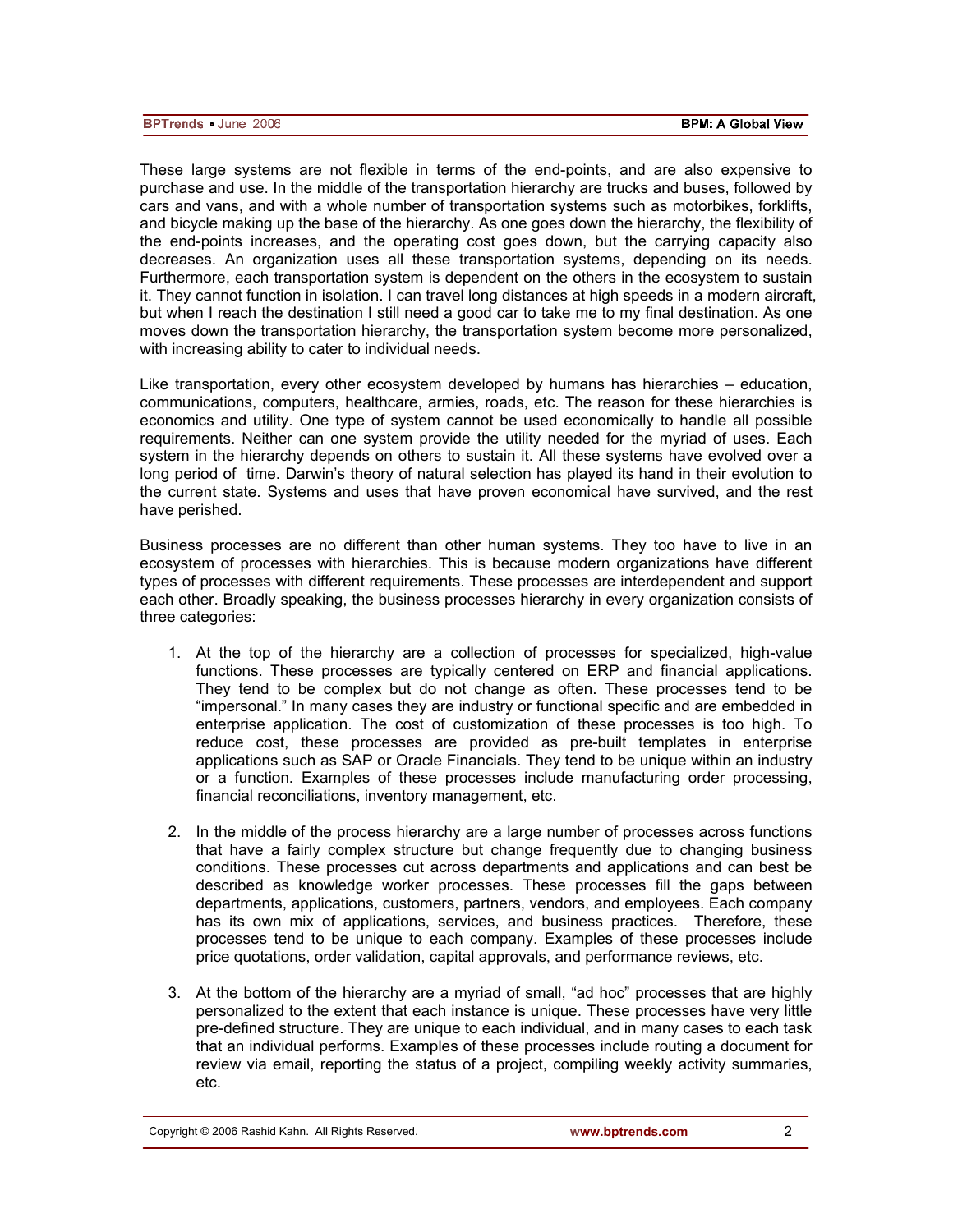| <b>BPTrends</b> June 2006 | <b>BPM: A Global View</b> |
|---------------------------|---------------------------|

It is very difficult for one BPM system to handle all three categories of processes. Combining the ability to handle all types of business processes while at the same time handling the complexities of ERP, EDMS, or financial applications makes it well- nigh impossible in scope as well as complexity. That is why organizations need a hierarchy of BPM systems. At every level of the hierarchy, the BPM system is optimized to provide the best economics as well as the greatest utility. Like the transportation system, BPM systems are coupled and interact with each other to make a process ecosystem.

For the first category of business processes, the systems of choice are enterprise applications such as ERP and CRM. These are the "Inside SAP," or ISAP processes. The reason why they exist within the enterprise application is that the functions they perform and the information they process exists almost entirely within the host enterprise application. Business process management for this category of processes is therefore necessary inside the enterprise application, and the latter will be incomplete without it. However, these processes have a fewer users. They do not need to be highly agile since the processes do not change as rapidly. Finally, their cost can be high since the value of each transaction and the complexity of handling it is generally high. To reduce the cost, vendors tend to provide templates that can be tailored to the requirements of each company. In many cases, companies learn to adjust their work patterns to that of the template process rather than incur the cost of customization.

The second category of processes is the OSAP category. These are processes that live outside enterprise applications. They tend to change faster than the ISAP processes, yet they have a well-defined structure and logic that is generally applicable across an organization. They tend to be organization specific so that they can cater to the unique business practices and applications of the company. OSAP processes are excellent candidates for pure-play BPM systems. The cost of implementing them inside enterprise applications would be prohibitive.

The third-category is ad-hoc processes that are "mass personalized." They have very little structure, and every instance is different. These are processes that people use individually in their daily collaboration with others using paper or e-mail to route documents or other means of ad hoc collaboration. In most cases, these processes will never be managed. If some of them become repetitive and frequent, they may become candidates for the OSAP category.

The hierarchy of business process ecosystem is illustrated in Figure 1.

While I have described three categories of business processes, they are not independent of each other. A ship moves goods to a port. The truck moves goods from the port to the factory load bay. The forklift moves the goods from the cargo to the production line in the factory. Likewise, business processes interact with others inside and outside the organization. ISAP processes trigger OSAP processes that involve making decisions and resolving exceptions and special cases. OSAP processes are used to support ISAP processes or to leverage them to handle complex back-office transactions. Ad hoc processes are used by individuals to handle sub-tasks within OSAP process activities, or to handle tasks for which OSAP processes are not efficient.

Enterprise applications like SAP provide significant business value and perform critical functions inside an organization. However, they cannot be expected to do everything, just as a multi-million dollar modern airplane cannot be expected to drop you off at your home as if it were a car.